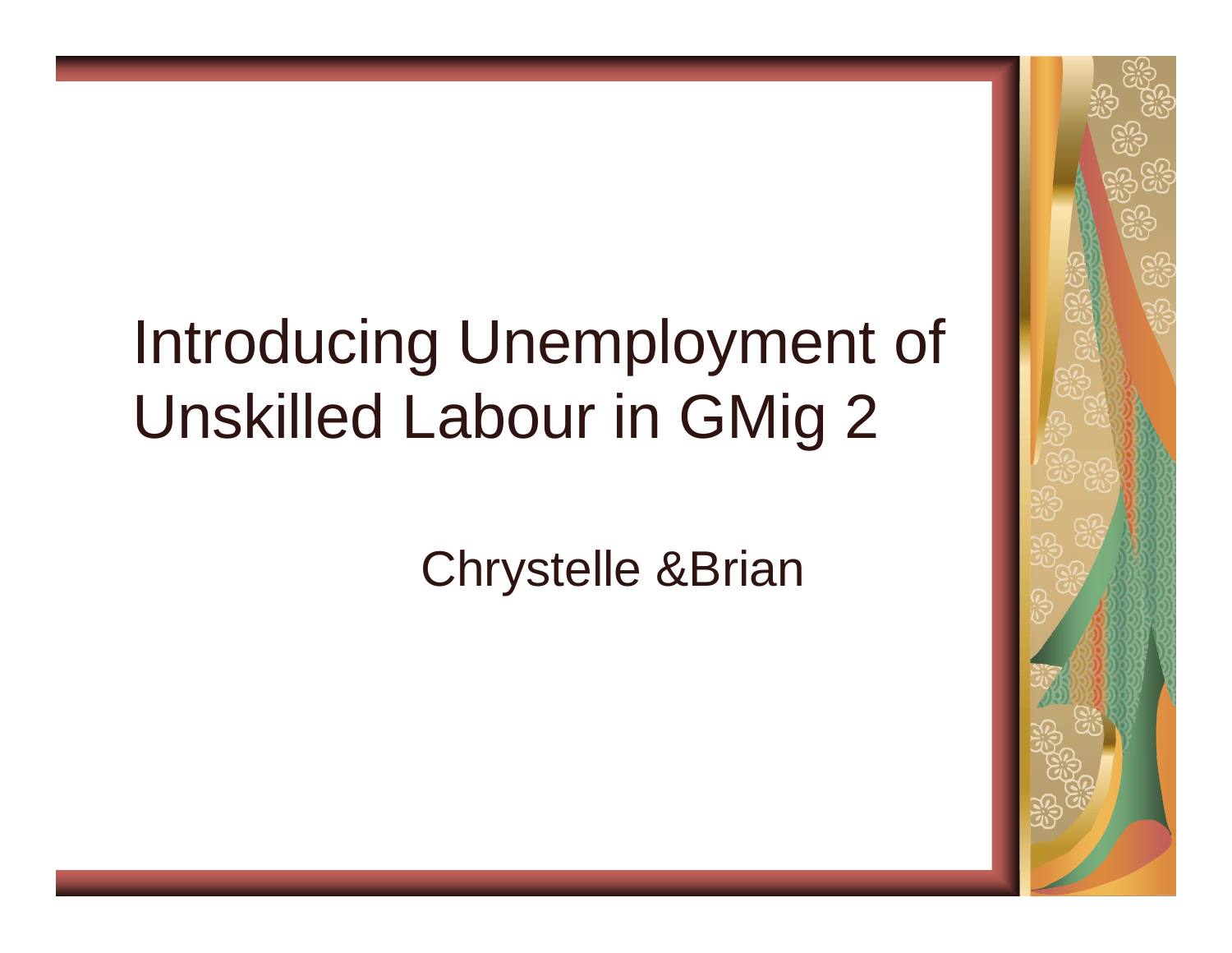#### **Motivation**

- **Assumption of full employment in all regions not** realistic
- In real world, unemployment in many countries especially developing countries
- We allow unemployment in the model
	- **In labor exporting regions**
	- **For unskilled labor**
- **Closure amendement:**

! swap empl("unsklab",LEXP\_REG)=pfactreal("unsklab",LEXP\_REQ

**N** Variables to look at: factor returns, trade, real income of non-movers and change in real GD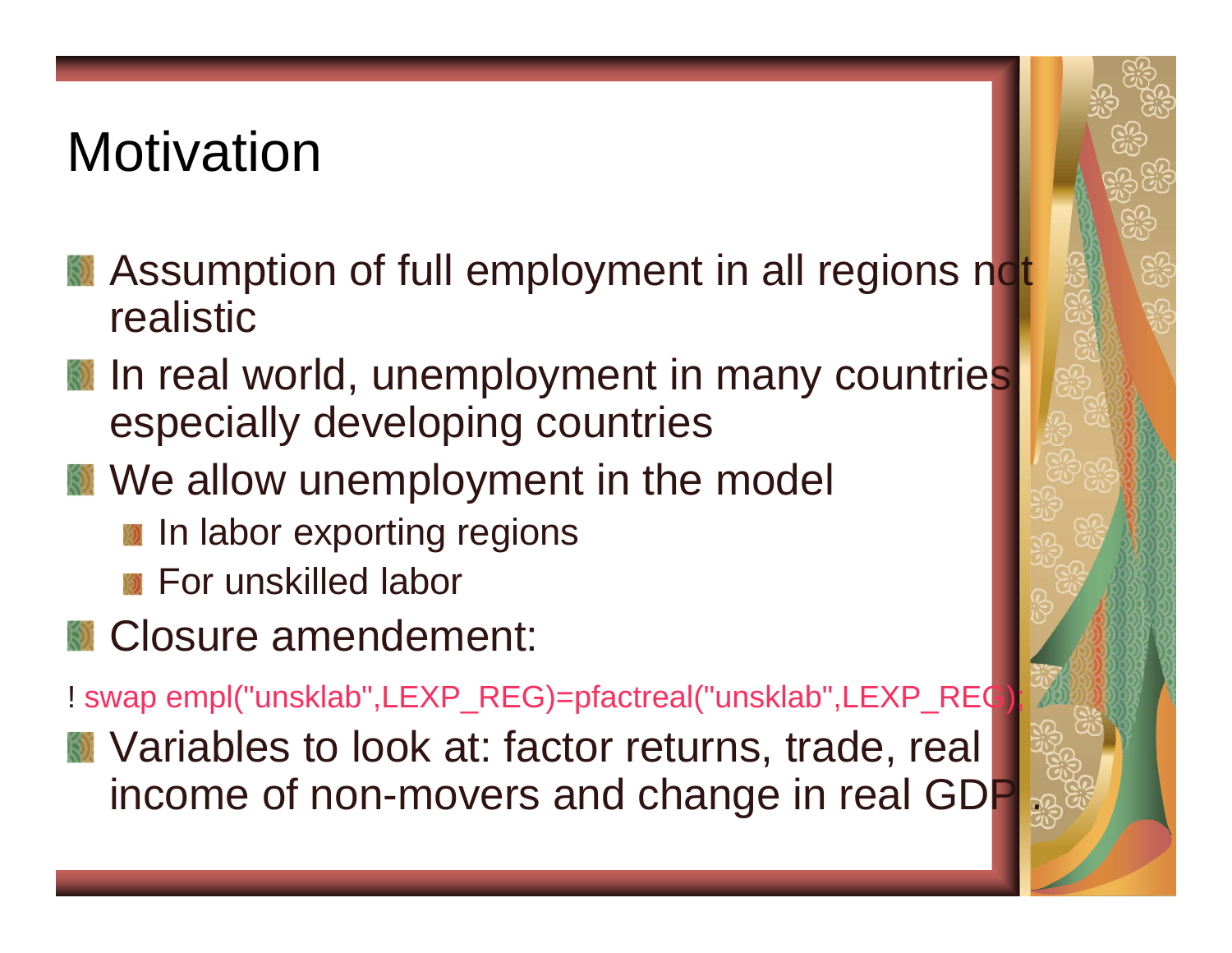## Factor Returns

|                                                | <b>USA</b>    |         | <b>Mexico</b> |                | India         |                | <b>Southern</b><br><b>Africa</b> |                |
|------------------------------------------------|---------------|---------|---------------|----------------|---------------|----------------|----------------------------------|----------------|
|                                                | <b>Baslin</b> | Unepl   | <b>Baslin</b> | Unepl          | <b>Baslin</b> | Unepl          | <b>Baslin</b>                    | Unepl          |
| Real<br>Wages of<br><b>Unskilled</b><br>Labour | $-0.9$        | $-0.9$  | 2.19          | $\overline{0}$ | $-0.05$       | $\overline{0}$ | 0.1                              | $\overline{0}$ |
| Real<br>Wages of<br><b>Skilled</b><br>Labour   | $-0.95$       | $-0.95$ | 2.33          | 2.88           | 0.8           | 0.78           | 1.89                             | 1.94           |
| Real<br><b>Return to</b><br>Capital            | 1.14          | 1.14    | $-0.66$       | $-0.15$        | $-0.23$       | $-0.26$        | $-0.2$                           | $-0.15$        |

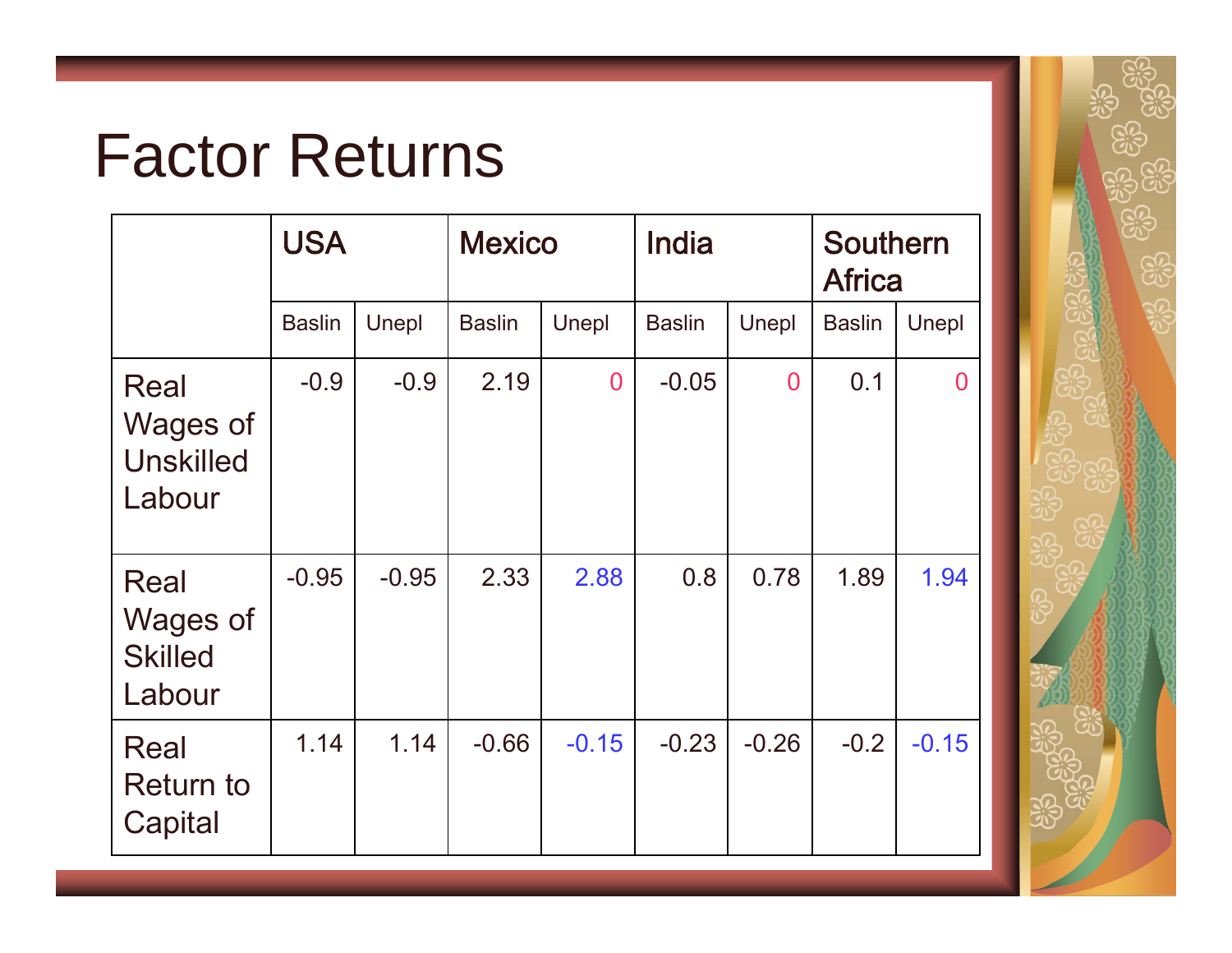## **Trade**

|                                                                        |                  | <b>Baseline</b> |               | <b>Unemployment</b> |               |
|------------------------------------------------------------------------|------------------|-----------------|---------------|---------------------|---------------|
|                                                                        |                  | <b>USA</b>      | <b>MEXICO</b> | <b>USA</b>          | <b>Mexico</b> |
| <b>Change in</b><br><b>Terms of</b><br>Trade (%)                       | <b>Unskilled</b> | $-0.28$         | 0.49          | $-0.28$             | 0.46          |
|                                                                        | <b>Skilled</b>   | $-0.24$         | 0.16          | $-0.24$             | 0.17          |
| <b>Change in</b><br><b>Trade</b><br><b>Balance</b>                     | <b>Unskilled</b> | 7089.51         | $-1466.57$    | 8106.17             | $-2277.49$    |
|                                                                        | <b>Skilled</b>   | 7238.04         | 94.93         | 7027.77             | 132.73        |
| <b>Change in</b><br><b>Current</b><br><b>Account</b><br><b>Balance</b> | <b>Unskilled</b> | $-4166.65$      | 2551.75       | $-3142.26$          | 1734.25       |
|                                                                        | <b>Skilled</b>   | $-2556.25$      | 860.98        | $-2768.1$           | 899.22        |

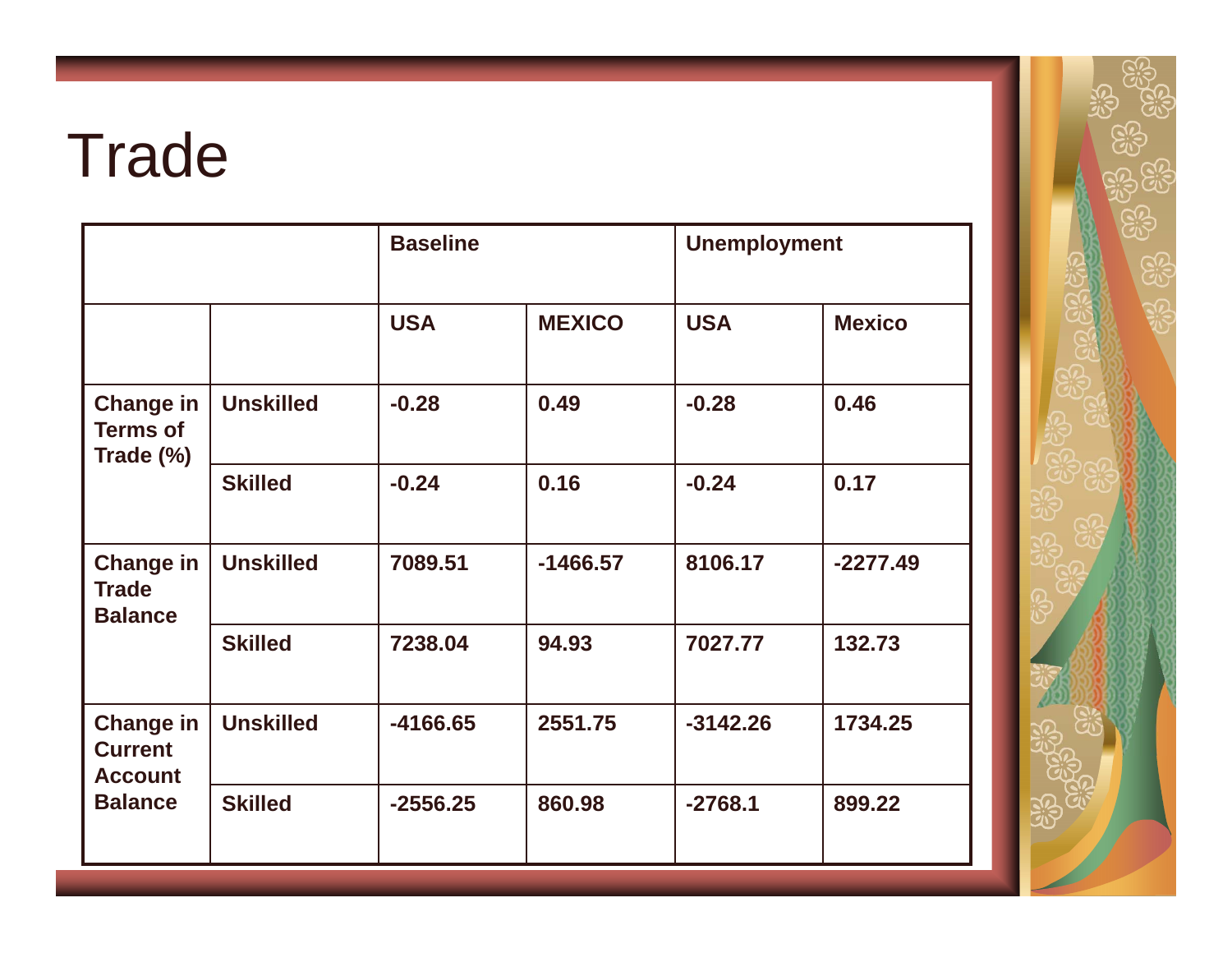### Real Income of Non-Movers



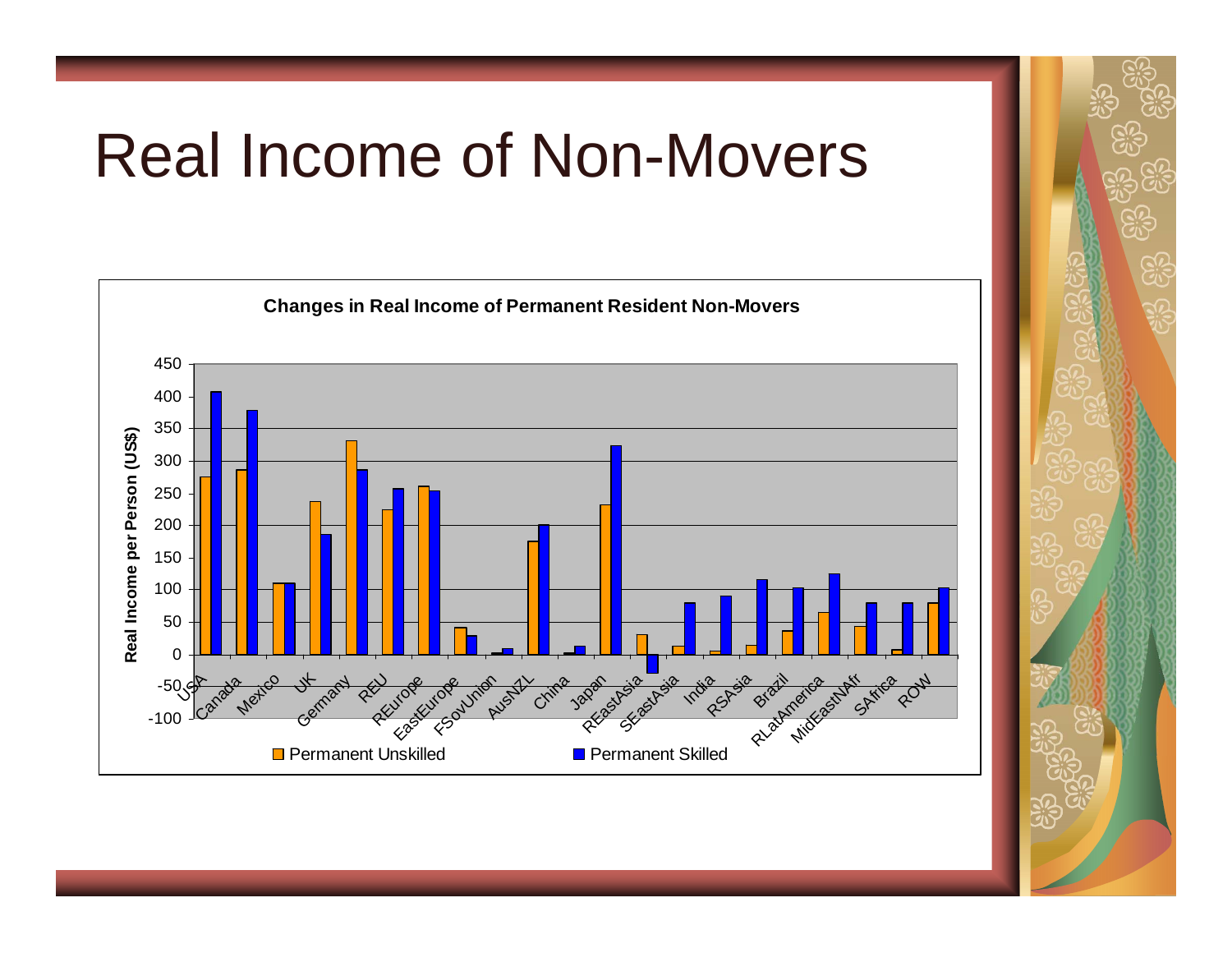## Global Real GDP

#### Percent change in Real GDP - Developing Countries

|                    |                  | <b>Baseline</b> | Unemployment     |                |
|--------------------|------------------|-----------------|------------------|----------------|
|                    | <b>Unskilled</b> | <b>Skilled</b>  | <b>Unskilled</b> | <b>Skilled</b> |
| <b>Mexico</b>      | $-0.76$          | $-0.28$         | 0.02             | $-0.34$        |
| <b>EastEurope</b>  | $-0.61$          | $-0.51$         | 0.01             | $-0.68$        |
| <b>FSovUnion</b>   | $-0.09$          | $-0.11$         | $-0.15$          | $-0.19$        |
| <b>China</b>       | $-0.04$          | $-0.14$         | $-0.05$          | $-0.2$         |
| <b>REastAsia</b>   | $-0.64$          | $-1.08$         | $-0.05$          | $-1.45$        |
| <b>SEastAsia</b>   | $-0.09$          | $-0.14$         | $-0.01$          | $-0.16$        |
| <b>India</b>       | $-0.02$          | $-0.06$         | $-0.04$          | $-0.07$        |
| <b>RSAsia</b>      | $-0.02$          | $-0.11$         | 0.06             | $-0.12$        |
| <b>Brazil</b>      | $-0.13$          | $-0.17$         | 0.06             | $-0.17$        |
| <b>RLatAmerica</b> | $-0.48$          | $-0.45$         | 0.12             | $-0.59$        |
| <b>MidEastNAfr</b> | $-0.39$          | $-0.17$         | 0.02             | $-0.19$        |
| <b>SAfrica</b>     | $-0.06$          | $-0.24$         | 0.04             | $-0.28$        |
| <b>ROW</b>         | $-0.46$          | $-0.18$         | 0.47             | $-0.1$         |